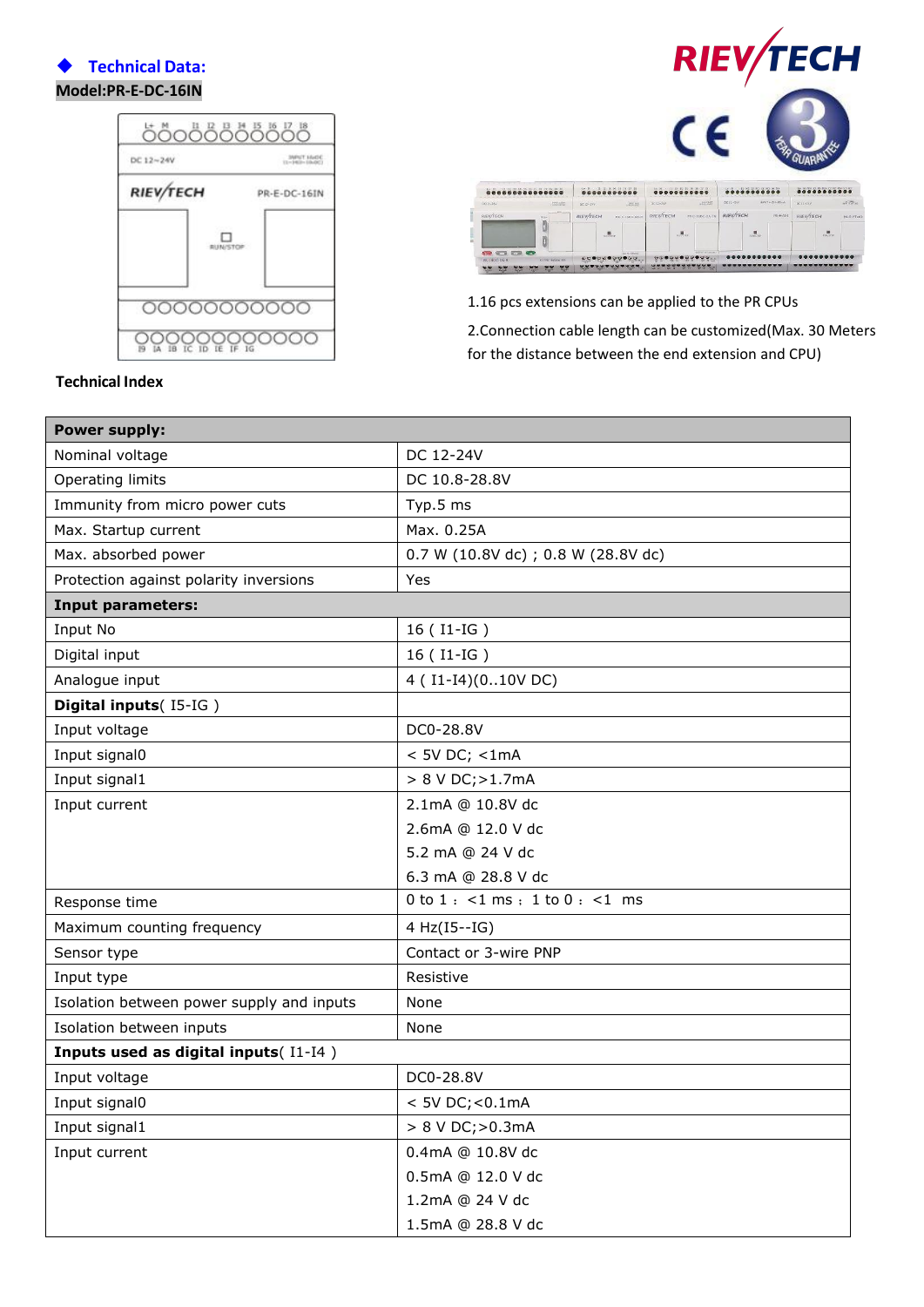| Response time                              | $0$ to $1:$ Typ. 1.5 ms; 1 to $0:$ Typ. 1.5 ms |
|--------------------------------------------|------------------------------------------------|
| Maximum counting frequency                 | Typ.: $4$ HZ                                   |
| Sensor type                                | Contact or 3-wire PNP                          |
| Input type                                 | Resistive                                      |
| Isolation between power supply and inputs  | None                                           |
| Isolation between inputs                   | None                                           |
| Inputs used as analog inputs(I1-I4)        |                                                |
| Measurement range                          | DC 0---10V                                     |
| Input impedance                            | Min, 24KΩ ; Max. 72KΩ                          |
| Input voltage                              | 28.8 V DC max                                  |
| Resolution                                 | 9bit, 0.015V                                   |
| Accuracy at 25 °C                          | $\pm$ (Max.0.03)V                              |
| Accuracy at 55 °C                          | $\pm$ (Max.0.06)V                              |
| Isolation between analog channel and power | None                                           |
| supply                                     |                                                |
| Cable length                               | 10 m max. shielded and twisted                 |
|                                            |                                                |
| <b>Other parameters:</b>                   |                                                |
| Operation temp                             | $-20^{\circ}$ C $-55^{\circ}$ C                |
| Storage temp                               | -40℃-70℃                                       |
| Weight                                     | Approx.200q                                    |